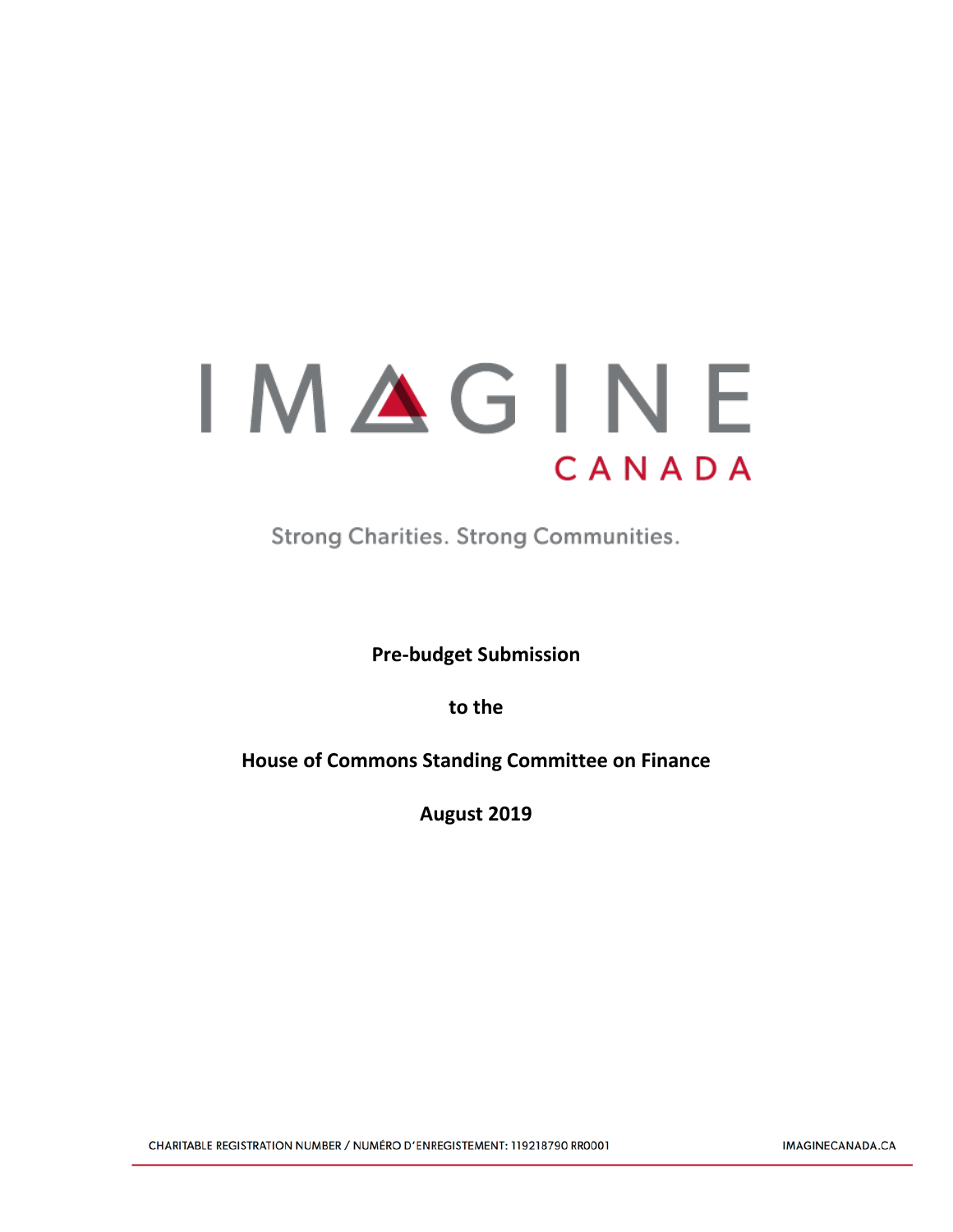## **Recommendations**

- **1. That any federal government initiatives to assist organizations in reducing their carbon footprint are fully available to registered charities and not-for-profit corporations.**
- **2. That the availability of any such federal government initiatives to registered charities and not-for-profit corporations be properly communicated publicly, as well as to federal officials charged with administering those initiatives.**
- **3. That cost-sharing arrangements required by any new federal government initiatives recognize the fiscal challenges that charities and nonprofits face and do not** *de facto*  **exclude participation by registered charities and not-for-profit corporations.**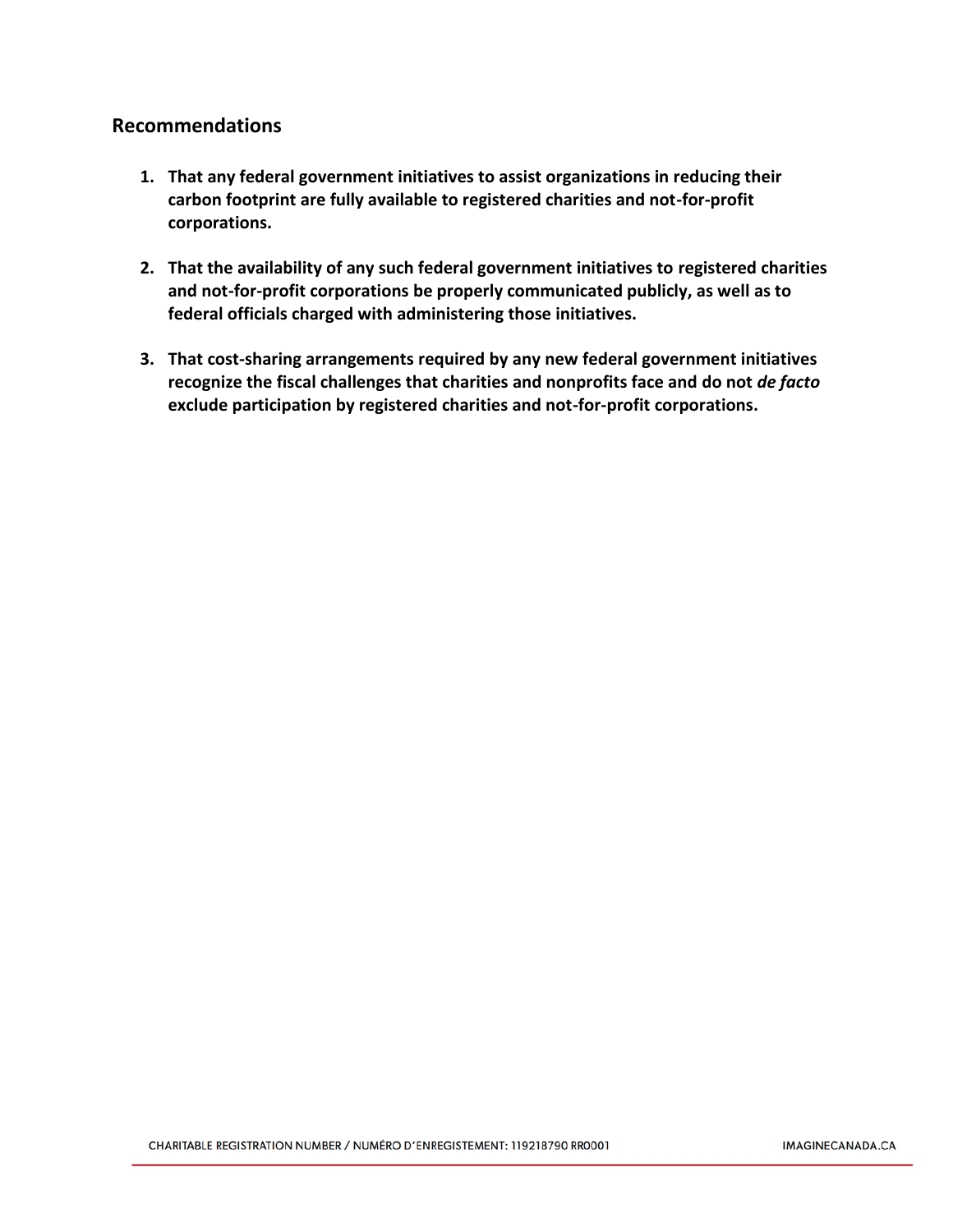### **Context**

As a registered charity, Imagine Canada is prohibited by law from speaking to public policy issues that are not in furtherance of our charitable purposes.

Our charitable purpose is not related to environmental policies or initiatives. However, our purpose does include advocating for policies that result in an improved operating environment for charities and public-benefit nonprofits. We ask Committee members to keep this in mind when considering our recommendations.

There are approximately 86,000 registered charities across Canada, and a similar number of not-for-profit corporations that do not have charitable status. According to data recently published by Statistics Canada, charities and nonprofits account for 8.5% of GDP and employ some 2.4 million Canadians.

Charities and nonprofits work closely with governments at all levels to deliver vital services that provide assistance to individuals and communities, greatly enhancing the quality of life for all Canadians. But they face ongoing financial sustainability challenges that limit their ability to invest in new technologies or to adapt their facilities in order to reduce their carbon footprints.

Imagine Canada's Chief Economist has projected a "social deficit" of some \$25 billion within a decade. This represents the gap between charities' and nonprofits' resources and their ability to meet service demands, should current trend related to funding and service demand continue.

The social deficit means that organizations will have limited ability to invest in measures to reduce their carbon footprint – even where a short-term investment would result in long-term savings to them. They are also limited by a number of specific factors:

- government grant and contribution programs largely deem ineligible any costs related to infrastructure when organizations are delivering services on behalf of government;
- donors, foundations, and corporate partners are loath to provide funding that is not directly related to a particular service, also limiting the resources available for infrastructure improvement; and,
- sources of capital that are often available to private enterprises (bank financing, venture funds, equity stakes) are not available to charities and nonprofits given their different legal status.

The recommendations we make would ensure that, should the federal government embark on new initiatives to help organizations adapt to climate change and reduce their carbon footprints, charities and nonprofits would be able to fully participate. This would improve their own operating environment, and given the number of organizations and facilities that exist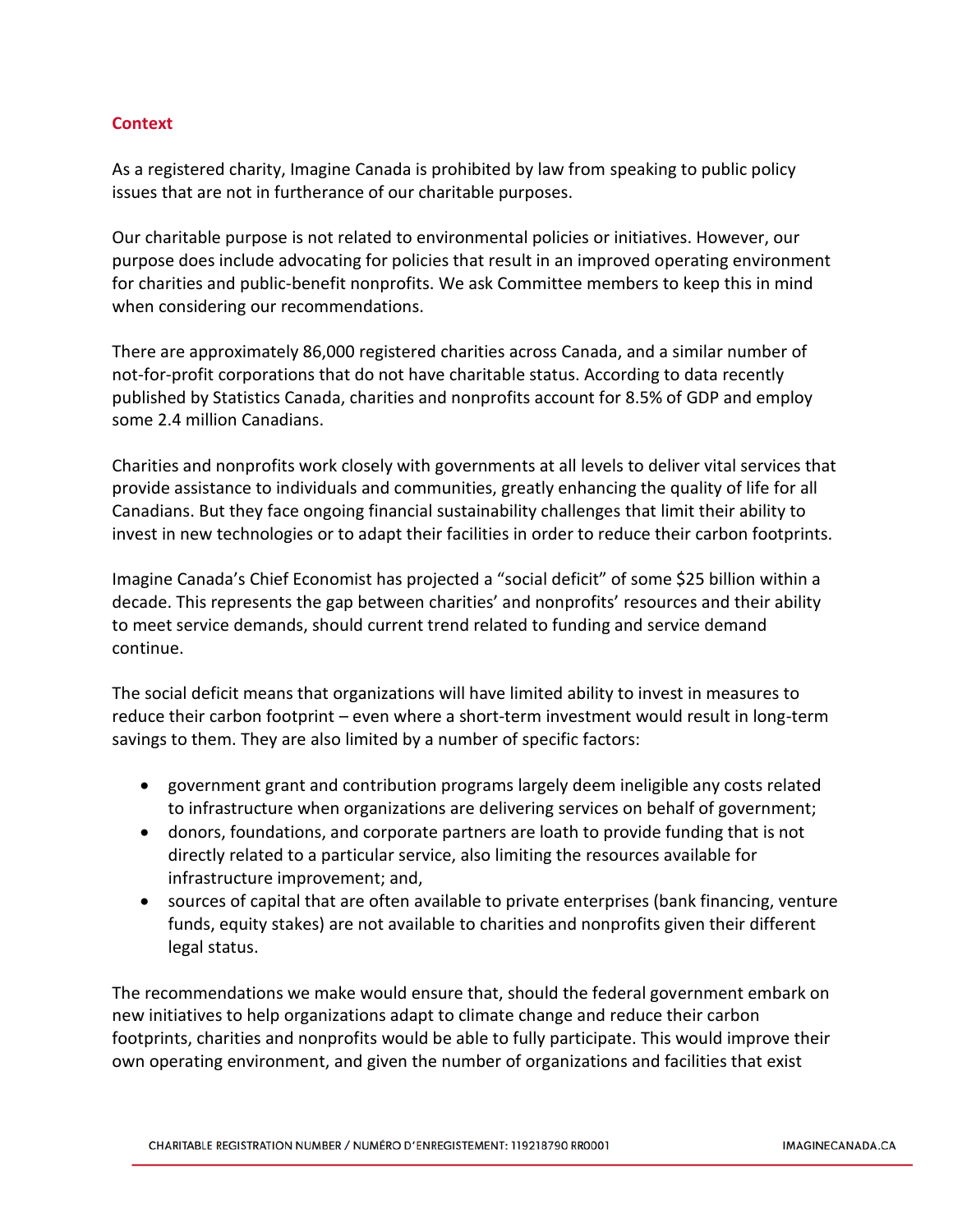across Canada, would contribute significantly to the likely success of those federal government initiatives.

#### *Access to initiatives*

For whatever reason, when federal governments have in the past developed and implemented new initiatives aimed at catalyzing business development, technology adoption, or infrastructure renewal, charities and nonprofits have often not been able to participate. At times these initiatives specifically exclude any entity that is not for-profit. At other times, administrative decisions are taken to limit eligibility, program officers do not themselves realize that charities and nonprofits may be eligible, or cost-sharing requirements effectively exclude charities and nonprofits even where they may otherwise be eligible.

There has been increasing recognition that excluding charities and nonprofits limits the effectiveness of federal initiatives and results in lost opportunities. For example, the Mitacs program – which links university-based researchers with organizations that can benefit from their research – originally was only available to for-profit entities. That restriction was dropped in Budget 2014.

The Senate Special Committee on the Charitable Sector recently issued its report *Catalyst for Change: A Roadmap to a Stronger Charitable Sector*. The Special Committee recognized the problem of charities and nonprofits being overlooked or excluded during program design. Among the Special Committee's recommendations is "that all federally funded initiatives with respect to innovation that are available to for-profit organizations be available to and promoted among charitable and non-profit organizations."

While we do not want to pre-judge any specific recommendations that the Finance Committee might make, or new actions or initiatives that the federal government might undertake, we cannot exclude the possibility of new programs or funding initiatives. To that end, we recommend:

**That any federal government initiatives to assist organizations in reducing their carbon footprint are fully available to registered charities and public-benefit not-forprofit corporations.**

#### *Communications and awareness*

Designing programs and initiatives so that they include charities and nonprofits is important. Equally important, though, is ensuring that charities and nonprofits are aware that they are eligible for those programs. This does not only mean pro-active communications, but also ensuring that the naming and description of federal initiatives is not exclusionary.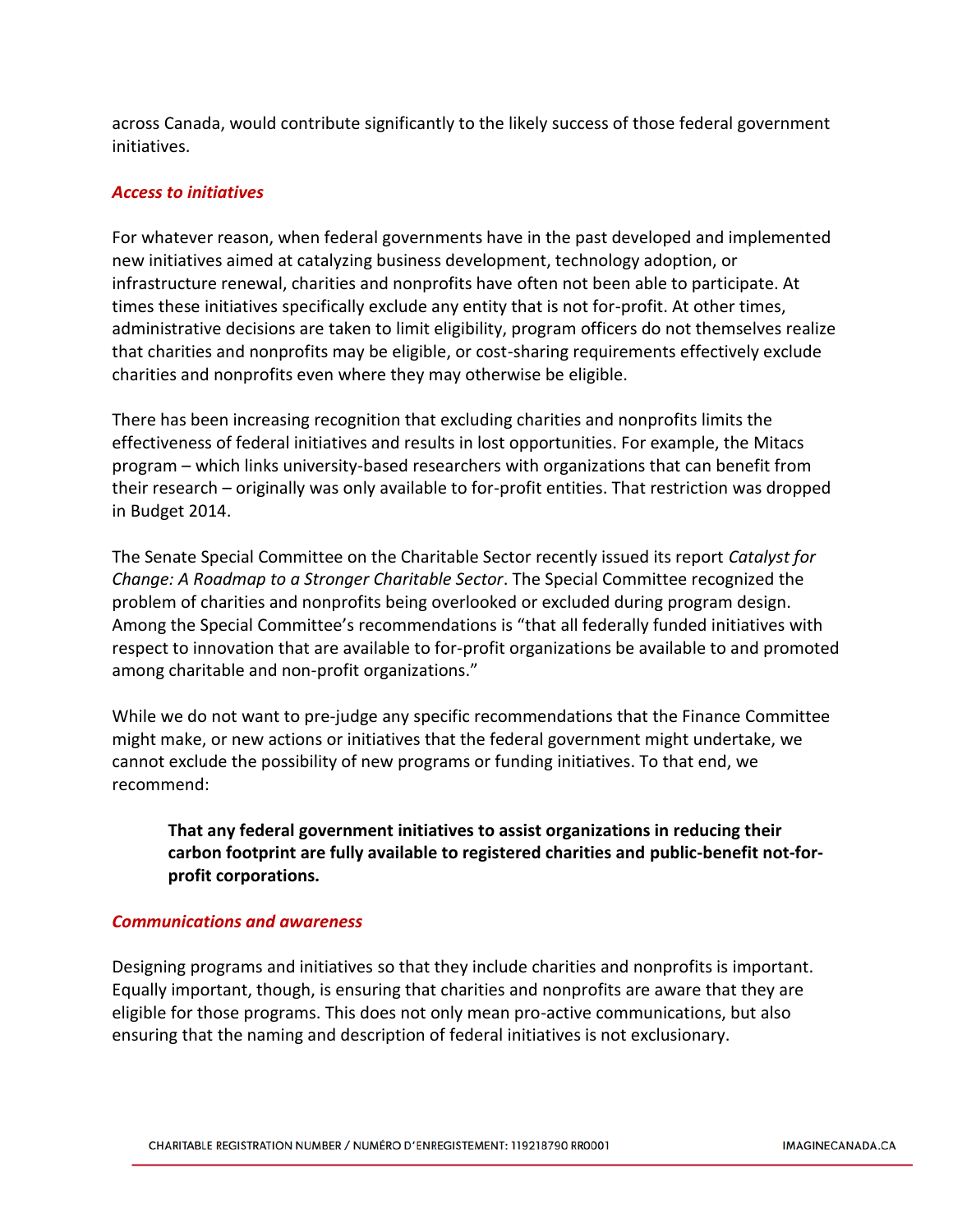For example, Budget 2011 introduced the Hiring Credit for Small Business – an initiative that allowed small employers to expand their workforces without bearing the full cost of EI premiums. This program was extended in subsequent budgets and replaced by the Small Business Job Credit in 2014.

The federal government's public-facing communications emphasized small business, and did not mention the potential benefit for charities and nonprofits. Indeed, when Imagine Canada sought clarification from the Department of Finance as to whether charities and nonprofits were eligible, we had difficulty obtaining a clear answer. As it turned out, smaller charities and nonprofits were indeed eligible. But the time it took to determine this, and the continuing emphasis on private employers in the government's communications efforts, meant that charities and nonprofits were not fully able to take the initiative into account in their HR and hiring plans. Had they been able to do so, more job opportunities might have been created.

Should this Committee recommend new initiatives, or should the federal government undertake new initiatives to address climate change, effective communications will be key to ensuring the success of those initiatives. We believe that lessons can be learned from the past, and to that end, we recommend:

**That the availability of any such federal government initiatives to registered charities and not-for-profit corporations be properly communicated publicly, as well as to federal officials charged with administering those initiatives.**

### *Cost-sharing*

Many federal government initiatives incorporate cost-sharing provisions. To the extent that makes federal investment able to support a greater number of projects and ensures that all stakeholders are committed to successful outcomes, this can be a very effective approach.

Should new federal initiatives aimed at addressing climate change be adopted, we anticipate that cost-sharing would be a feature. As discussed above, though, while charities and publicbenefit nonprofits may be willing and eager to invest in things like (and we speculate here) energy-efficient retrofitting of facilities or the adoption of new and clean technologies, they face challenges in securing capital to do so. Among these challenges:

- existing funding arrangements with governments often exclude any component related to infrastructure maintenance or renewal;
- government funding programs may exclude organizations from using other government funds as part of their own contribution;
- donors, corporate partners, and foundations are often unwilling to fund infrastructure and organizational needs as opposed to direct programming; and,
- sources of capital available to private entities, such as loans and equity investments, are not readily available to charities and nonprofits.

CHARITABLE REGISTRATION NUMBER / NUMÉRO D'ENREGISTEMENT: 119218790 RR0001